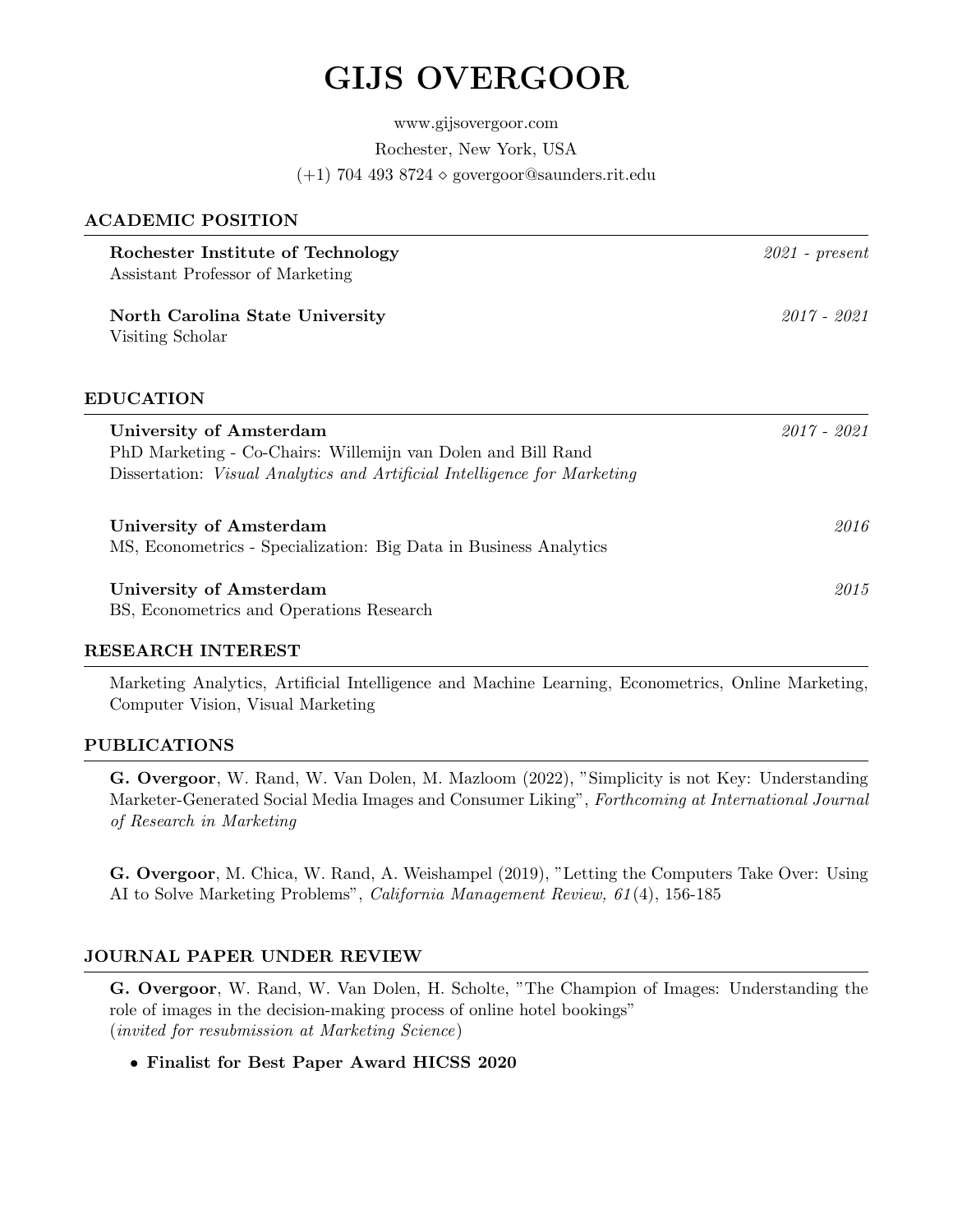#### WORK IN PROGRESS

G. Overgoor, W. Rand, "Unsupervised Clustering for User Generated Imagery and Text in Online Reviews"

G. Overgoor, A. Colicev, Y. Bart, K. Pauwels, "The Impact of TV Ads on Consumer Decision Journey Metrics: An Application of Video Analytics"

S. He, B. Hollenbeck, G. Overgoor, D. Proserpio, A. Tosyali, "Detecting Fake Review Buyers Using Network Structure: Direct Evidence from Amazon"

W. Xie, G. Overgoor, H.H. Lee, H. Zhu, "Detecting Diversity in Visual Marketing Communication"

# PEER-REVIEWED CONFERENCE PROCEEDINGS PUBLICATIONS

P. Bollam, R. Mestri, G. Overgoor, W. Rand (2022). "Text vs. Image: An application of unsupervised multi-modal machine learning to online reviews" In Proceedings of the 55th Hawaii International Conference on System Sciences

G. Overgoor, R. Mestri, W. Rand (2021). "In the Eye of the Reviewer: An Application of Unsupervised Clustering to User Generated Imagery in Online Reviews" In Proceedings of the 54rd Hawaii International Conference on System Sciences Finalist for Best Paper Award

G. Overgoor, W. Rand, W. Van Dolen, (2020). "The Champion of Images: Understanding the role of images in the decision-making process of online hotel bookings" In Proceedings of the 53rd Hawaii International Conference on System Sciences

Finalist for Best Paper Award

G. Overgoor, M. Mazloom, R. Rietveld, M. Worring, and W. Van Dolen (2017), "A Spatio-Temporal Category Representation for Brand Popularity Prediction", in Proceedings of the ACM International Conference on Multimedia Retrieval, Bucharest, Romania

### CONFERENCE PRESENTATIONS

2022: EMAC Annual Conference, Statistical Challenges in E-Commerce Research

2021: Marketing Science Conference, AMA summer conference

2020: Hawaii International Conference on System Sciences , Marketing Science , AMA summer conference

2019: AMA winter conference , Winter Conference on Business Analytics, Theory and Practice in Marketing , EMAC annual conference , Statistical Challenges in E-Commerce Research , Marketing Science

2018: AMA winter conference, Statistical Challenges in E-Commerce Research ).

2017: ICT Open, International Conference on Multimedia Retrieval

### INVITED TALKS

2022: EMAC Annual Conference - Special Session for Doctoral Dissertation Competition

2020: University of Texas - El Paso, Rochester Institute of Technology

2019: Teradata Universe (Denver, CO) - two talks: 1) A Framework for Cutting Edge Marketing Applications. 2) Revolutionary Applications of Visual Analytics

2018: Teradata Analytics Universe (Las Vegas, NV) - Image Analytics at Scale.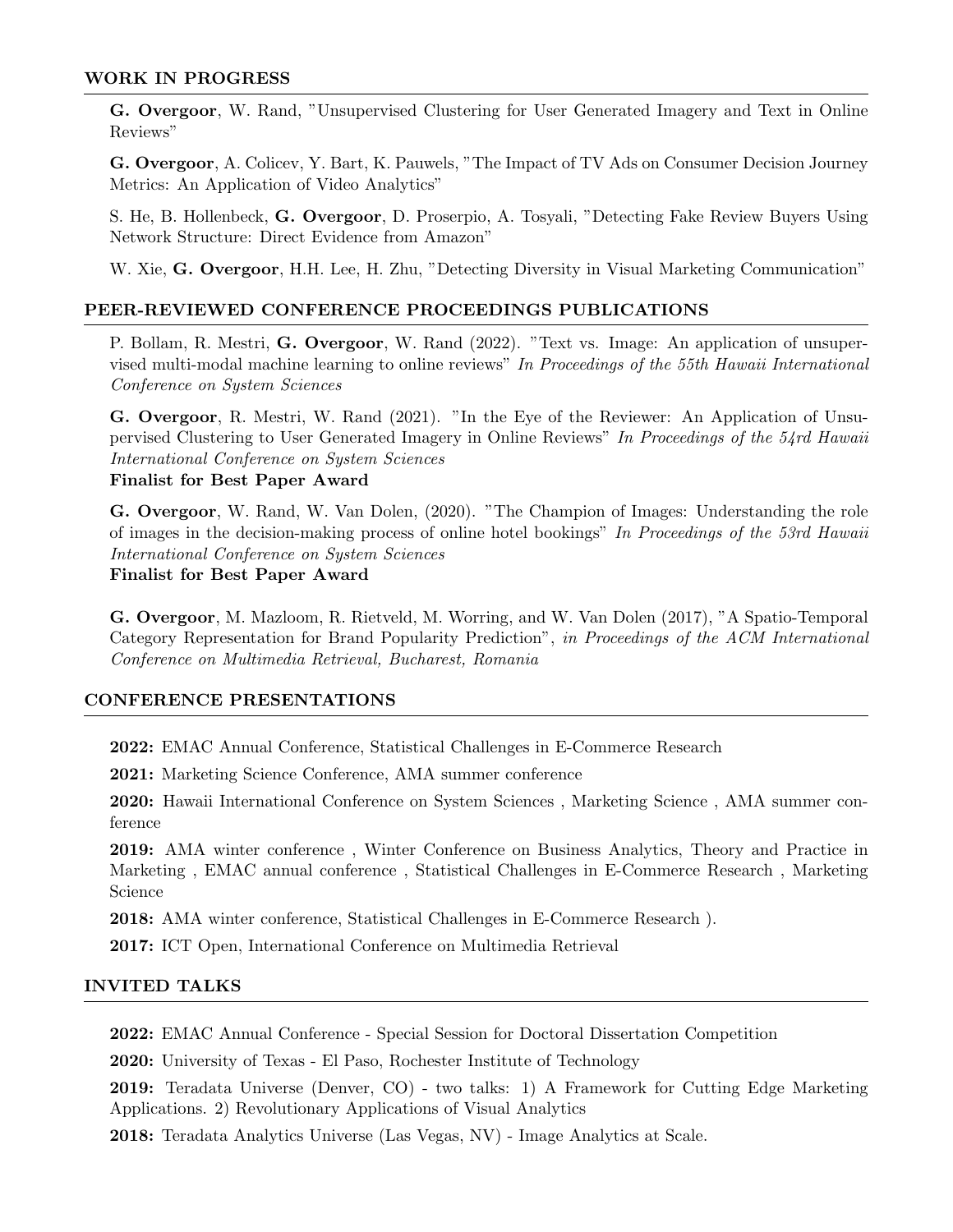#### TEACHING

Rochester Institute of Technology

- Social Media Marketing (undergraduate) Fall 2021, Spring 2022, Fall 2022
- Marketing Analytics (undergraduate) Fall 2021, Fall 2022
- Marketing Analytics (MBA, MS Business Analytics) Spring 2022

#### University of Amsterdam

- Management Research Methods 2 (Executive MBA): 2019, 2020 Co-coordinator and Instructor
- Quantitative Data Analysis 2: 2018 Teaching Assistant
- Master Thesis supervision: 2018 (10 students), 2019 (10 students), 2020 (4 students).

### INDUSTRY EXPERIENCE AND COLLABORATION

Academic Influencer

I have worked on several projects with Mary Gros, director of academic relations, and industry partners. I have been invited to speak on topics such as Visual Analytics and managing Marketing AI projects at Teradata's analytics conference in 2018 and 2019.

#### Expedia 2018

Research project and Data Collaboration

I worked with Expedia to understand the impact of their marketing images. From this collaboration, we obtained the data used in the Champion of Images paper.

Founder

At Data Tells I used state-of-the-art econometric and machine learning techniques to make sense of companies' data. I helped companies with their transformation towards a (more) data-driven business. I worked on a project with ServiceNow on their payroll data and system for over a year.

#### $\mathbf{PWC}$  2016

Junior Consultant Executive Rewards

#### MEDIA COVERAGE

Business Insider - "How to choose Instagram images that get the most likes"

UpNext podcast - "Social Media Images and Consumer Likes"

NPO Radio 1 (Dutch National Public Radio) - "Visual Analytics"

AI & Business news and MirageNews.com - "In search of the perfect picture with machine learning"

Ron Powell's The World Transformed Podcast - "Visual Analytics"

#### AWARDS

EMAC-Aimark doctoral dissertation competition - 3rd place (2022)

# Teradata 2018 - Present

Data Tells 2016 - 2018